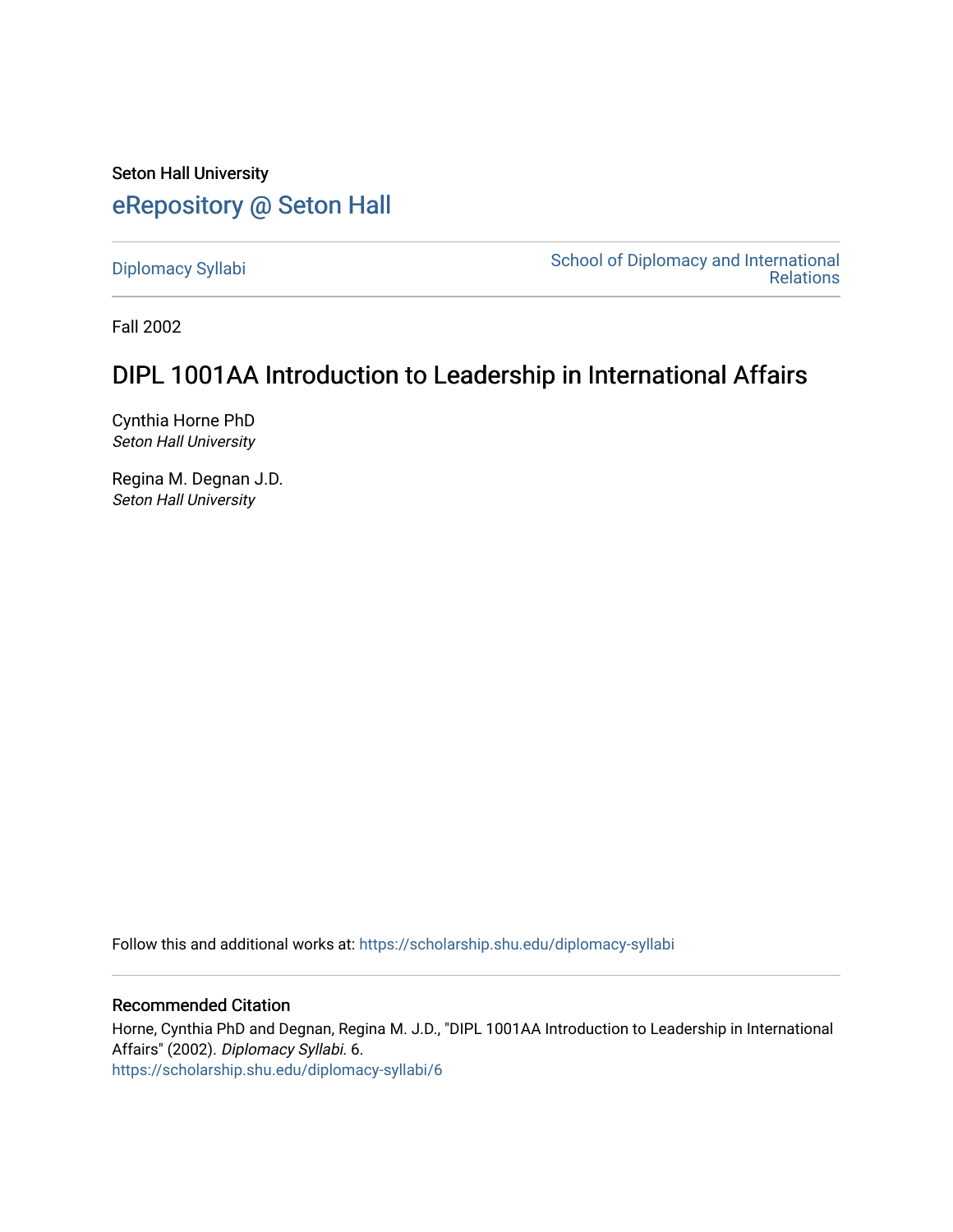#### **SETON HALL UNIVERSITY SCHOOL OF DIPLOMACY AND INTERNATIONAL RELATIONS DIPL 1001AA INTRODUCTION TO LEADERSHIP IN INTERNATIONAL AFFAIRS FALL 2002**

[hornecyn@shu.edu](mailto:hornecyn@shu.edu) **Office Hours:**

Professor Cynthia Horne **Class Location:** College of Nursing 102 Office: McQuaid Hall Thursdays, 5:45-8:15 Horne—Tuesdays and Wednesdays, 2:30-3:30 Degnan—Tuesdays 12:00-2:00 Regina M. Degnan, J.D. and by appointment

Adjunct Professor [degnanre@shu.edu](mailto:degnanre@shu.edu)

### **Course Description**

There are a broad range of job opportunities in the international arena. An important part of defining one's area of interest in this field is exploration – what type of job would you love? In what area of the world or in which issues would you like to specialize? Do you want to live abroad? What kinds of jobs are out there, and how does one go about starting down the path to a successful international career?

This required Freshman Seminar is designed to introduce students to a variety of careers in international affairs, as well as to familiarize them with the skills and experience they will need to obtain their career goals. We will examine various career options , including international organizations and institutions, non-governmental organizations, local and national government positions, diplomatic service, academic careers, and banking and finance, to name a few. By familiarizing students with the wealth of possibilities available to them with a degree in international affairs, students will be better able to choose courses and work opportunities from the very first semester, in order to maximize their ability to pursue their personal and professional goals. To provide a road map for students, we hope to introduce you to a cadre of professionals who will show you how they got where they are today, provide clues for successful career advancement and inspire you to continue your personal and career development in international relations.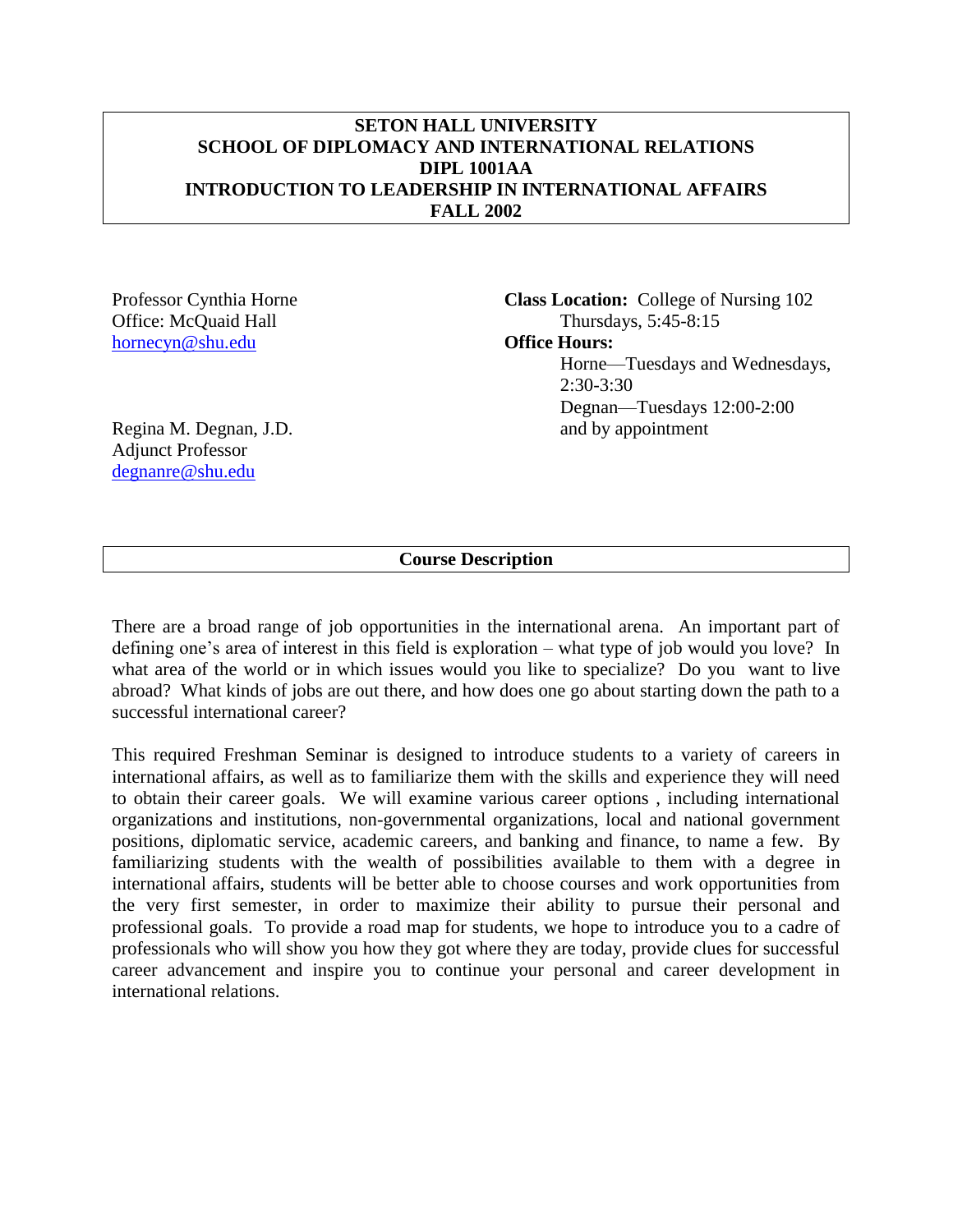### **Course Logistics**

This seminar will contain both a practical, experiential element and a more academic, theoretical component.

Practical Element: Each week an outside speaker will share with the class his career story, placing an emphasis on important turning points and career development factors. This will expose the students to role models from a variety of careers in international affairs (academic careers, diplomacy, work with internationally-oriented non-governmental organizations, and international businesses). In addition, speakers will describe briefly their organization's mission and their present job responsibilities.

After the speaker adjourns, we will discuss the pivotal points of the speaker's career success on the basis of both the oral presentation and his/her detailed Curriculum Vitae. This is the primary opportunity for class participation, which will count heavily in the final grade. So please come prepared to talk!!

Academic element: Each week we will discuss the assigned articles. These articles will focus on career and employment opportunities/trends in international affairs. We will analyze the books and articles from a variety of fields, with an eye toward critiquing the options, and weighing the costs and benefits of certain employment opportunities.

Seminar sessions will be organized loosely as follows:

- 45 minutes: Presentation by guest speaker/panel
- 15 minutes: Questions and Answers
- 20 minutes: Break and informal interaction with speaker Speaker adjourns

40 minutes: Instructor-led work on:

- a careful analysis of the speakers' CVs
- What are the pros and cons of working in the career under discussion?
- What types of skills are highlighted in such a job?
- What type of work experience or education is necessary to obtain such a job?
- What can be learned from the speaker's experience that can be applied to students at the beginning of their college careers?

#### **Course Readings**

**Please purchase the followingtwo books at the bookstore:**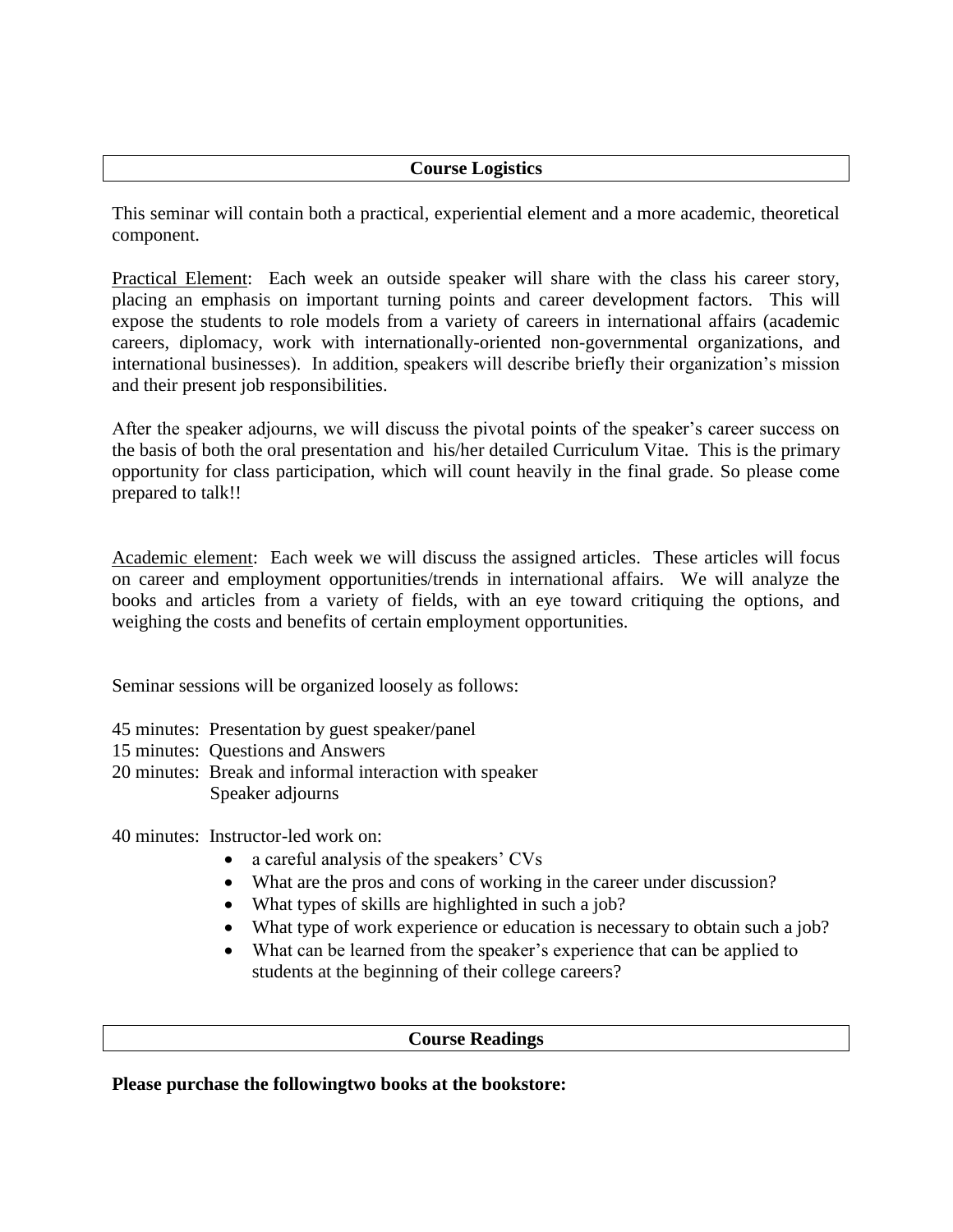1. Maria Pinto Carland, ed. 1997. Careers in International Affairs. 6<sup>th</sup> edition. Washington, D.C.: Georgetown University Press. ISBN 0-7382-0039-5

2. Eric Kocher and Nina Segal, 1999. *International Jobs: Where They Are, How to Get Them*. 5<sup>th</sup> Edition. Cambridge, MA: Perseus Books. ISBN 0-7382-0039-5

#### **Excerpts from the following books will be provided in class:**

1. Melissa Everett, *Making a Living while Making a Difference*, 2nd edition, New Society Publishers, Limited. ISBN 0865714002

2. James VanOosting, former Dean of the College of Arts and Sciences at SHU, America, *The National Catholic Weekly*, Vol. 187 No.1, July, 2002, Article- Vocation Education

- 3. Michael J. Himes, ch. 3,5, Conversations about God, relationships and service.
- 4. Arthur Rosenber and David Hizer, 1990. *The Resume Handbook: How to Write Outstanding Resumes and Cover Letters for Every Situation*. Avon, MA: Adams Media Corporation. ISBN 1-155850-616-0.

| <b>Grading and Course Requirements</b>                                                                                                                                            |            |
|-----------------------------------------------------------------------------------------------------------------------------------------------------------------------------------|------------|
| In class participation<br>*Attendance is an important class requirement. Students arriving late or leaving early will not<br>receive attendance credit for that particular class. | 25 points  |
| First short paper $(2-3$ pages) on speaker<br>(integrating speaker and textbooks)<br>(Due September $26th$ , at the start of class)                                               | 15 points  |
| Second short paper (2-3 pages) on speaker<br>(Due October $24th$ , at the start of class)                                                                                         | 15 points  |
| Informational interview: Preparation and presentation and analysis<br>(Due November $21^{st}$ )<br>20 points                                                                      |            |
| Final Project: Student Resume, cover letter, and<br>internship application<br>(Due December $12^{th}$ , 5:45 pm in class)                                                         | 25 points  |
| Total                                                                                                                                                                             | 100 points |

**Additional instructions will be given out for the assignments, as they come due.**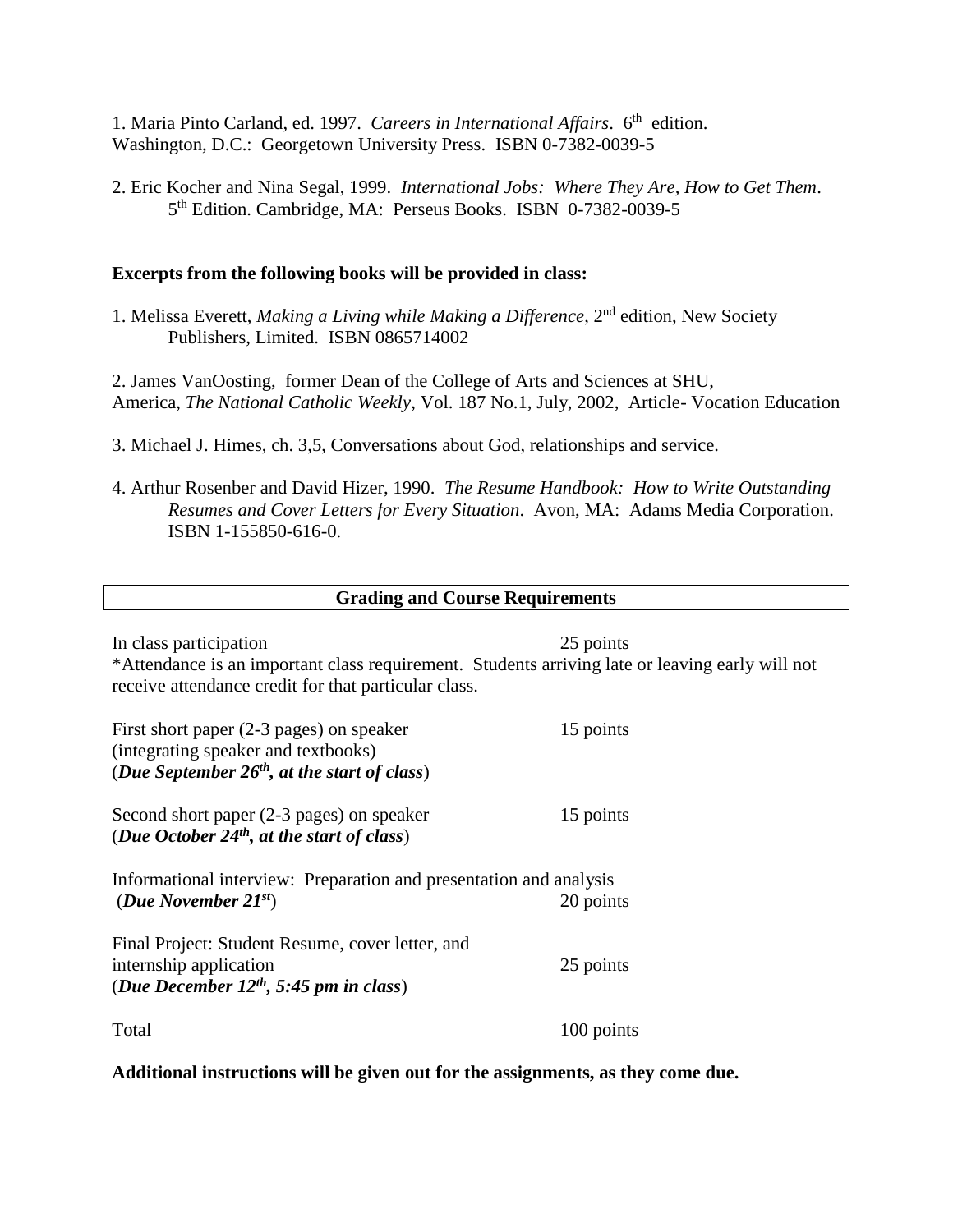### **Late papers will be graded down 3 points per day. So do not be late. For a paper to be considered on time, it must be turned in at the beginning of the class on the day the paper is due.**

Plagerism and cheating are unacceptable practices. Any students caught violating the honor principle will be punished.

**Extra Credit (3 points):** attendance at the League of Women Voters presentation, **Building Democratic Societies Globally**, Sunday, Sept. 29, 2002 Time: 3:00-5:00 p.m. Church of St. Andrew and the Holy Communion, (Location: intersection of South Orange Ave. and Ridgewood Rd., South Orange) Featured Speaker: **Patricia Davis**, Ph.D. of the US State Department's Bureau of Democracy, Human Rights and Labor Panelists: **Amy Higer, Ph.D.** of NYU and Rutgers **Martin J. Gross**, J.D. LL.M. of the Council on Foreign Relations and the Washington Institute for Near East Policy in Washington, D.C.

#### **Speakers and Class Schedule**

Please complete the readings by the dates listed. Please note, readings may be changed depending on speakers' schedules. The professors reserve the right to add additional readings during the semester. Any and all additional readings are required.

#### **1. September 5: Introduction and diplomatic work as part of a political career**

Amb. (Ret.) Clay Constantino, Dean, School of Diplomacy and International Affairs

#### **2. September 12: Academic Careers in International Affairs**

Dr. Margarita Balmaceda, Dr. Courtney Smith, and Phil Moreman, JD from Seton Hall University, School of Diplomacy and International Relations

#### Readings:

- Careers in International Affairs, Preface, chpt.1 (The International Affairs Job Market)
- International Jobs, Introduction; chpt. 1 (First Questions), and chpt. 2 (Careers and Academics: The Link)

### **3. September 19: Non-Governmental Organizations and Introduction to IOs, NGOs, and Int'l Institutions**

Ms. Jennifer Joyce, from Building with Books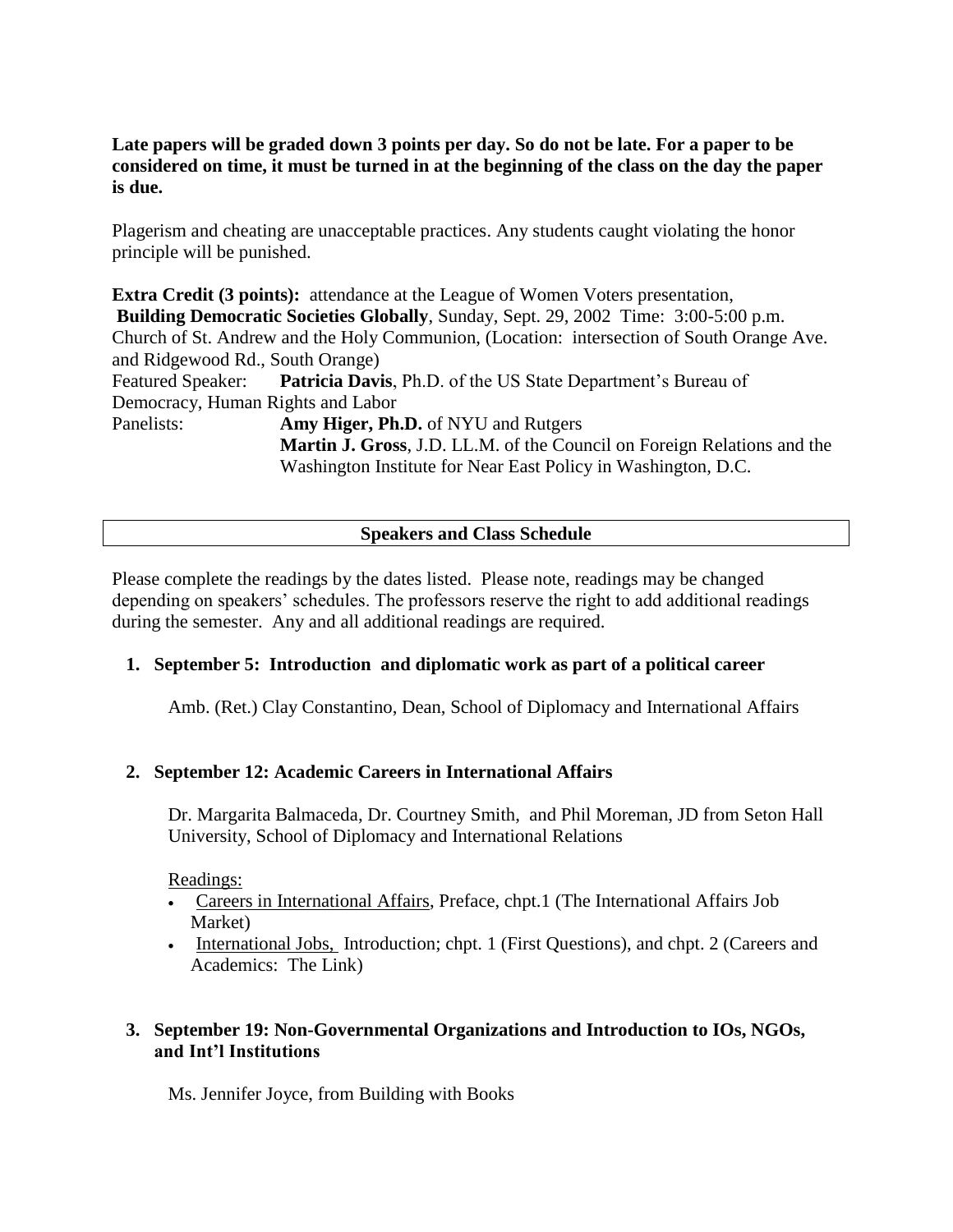Readings:

- Careers in International Affairs, chpt.8 (Non-Profit and Educational Organizations); and chpt. 10 Teaching Abroad and at Home
- International Jobs: chpt. 8 (non-profit organizations)

### **SEPT 26th** --**FIRST PAPER DUE**

### **4. September 26: Voices of Vocation: Vocation and Education**

Professor James Van Oosting

Readings: excerpts from the following:

• Melissa Everett, Making a Living while Making a Difference,  $2<sup>nd</sup>$  edition, New Society Publishers, Limited.

• James VanOosting, former Dean of the College of Arts and Sciences at SHU, America, The National Catholic Weekly, Vol. 187 No.1, July, 2002, Article- Vocation Education

• Michael J. Himes, ch. 3,5, Conversations about God, relationships and service.

### **5. October 3- International Negotiation Analysis and Economic Realities**

Special lecture by Gianni Pico, 6:15 pm. Kozlowski Auditorium

Use of the internet to find information about international organizations and positions

### Readings:

- Careers in International Affairs, chpt. 9 (Research Organizations); and chpt. 10 (The Internet Job Search);
- International Jobs: chpt 4. (Landing the Job)

### **6. October 10 – Foreign Service Options**

Ambassador (Ret). Azmat Hassan, and Mrs. Shagufta Hassan

### Readings:

- Careers in International Affairs, chpt.2 (Foreign Service); chpt. 2 (Intelligence); chpt. 2 (Civil Service)
- International Jobs: chpt. 3. (Conducting an Overseas Job Search)

### **7. October 17—Governmental Organizations and International Organizations**

Ms. Susan Gallaway, Peace Corp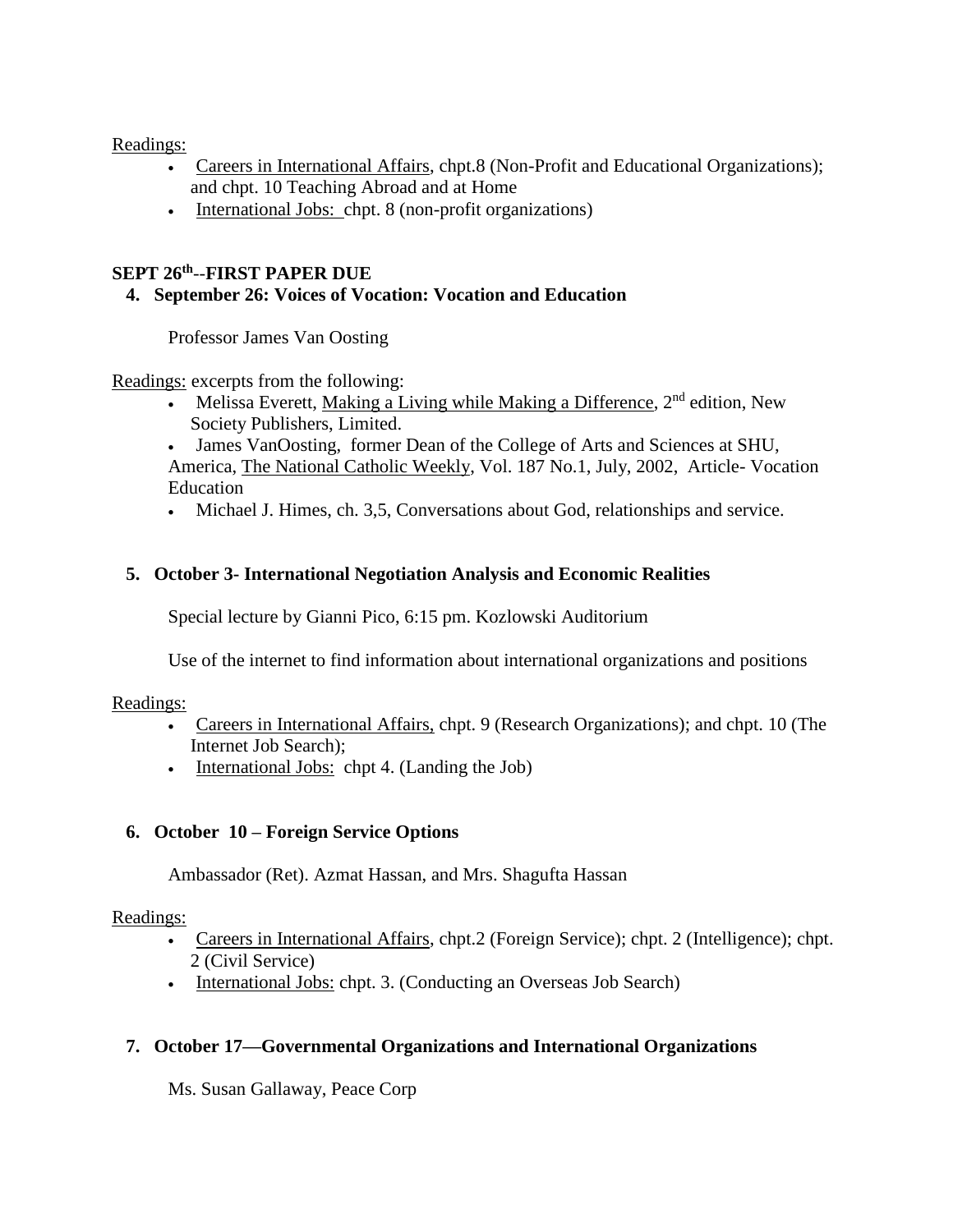Readings:

- Careers in International Affairs, chpt. 3 (International Organizations)
- International Jobs, chpt. 6 (The United Nations and Related International Organizations)

### **OCT 24th --SECOND PAPER DUE**

### **8. October 24 –Banking and International Finance United Nations Day**

Mr. Gregory W. Frenzel, Director, Institutional Recovery Management, Citigroup

#### Readings:

- Careers in International Affairs, chpt. 4 (Banking); chpt. 5 (Business); chpt. (Business-related organizations)
- International Jobs, chpt. 7 (International Business and Banking)

### **9. October 31, (Halloween, No Class—enjoy!)**

### **10. November 7—International Organizations**

International Rescue Commiteee Rob Carey, Vice President

#### Readings:

- Careers in International Affairs, chpt. 6 (Consulting); reread chpt. 8 (Non-profit and Educational Organizations)
- International Jobs, reread chpt 8 (Non-Profit Organizations)

### **11. November 14—Individuals and Institutions**

—special lecture by Gianni Picco—6:15 pm, Koslowski Auditorium --role of non-state actors in international relations

### **U.S. Government Career Options**

#### Readings:

- Careers in International Affairs, chpt 2 (United States Government); chpt 2 (Presidential Management Intern Program); chpt 2 (The Legislative Branch)
- International Jobs, chpt. 5 (The Federal Government)